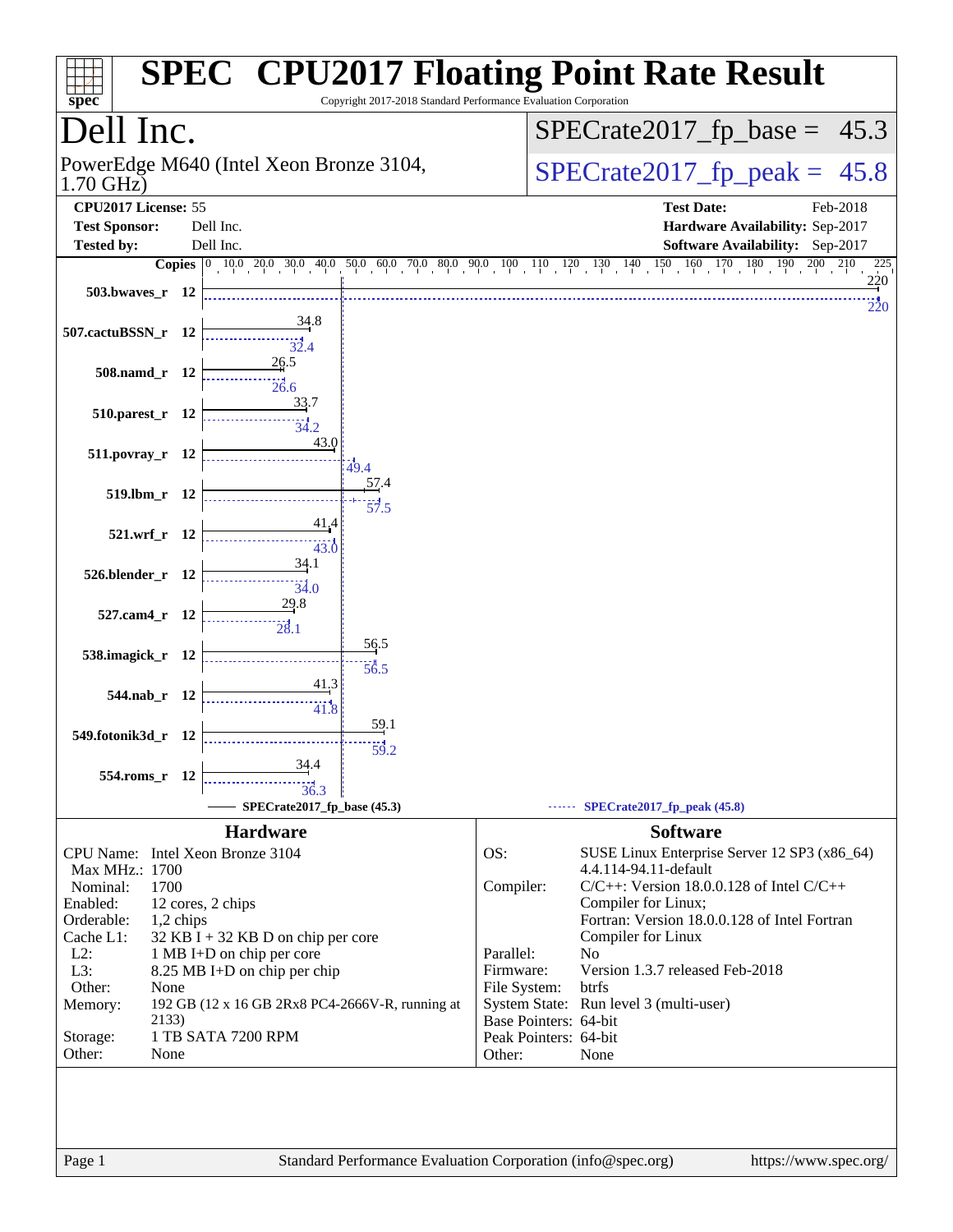

Copyright 2017-2018 Standard Performance Evaluation Corporation

# Dell Inc.

1.70 GHz) PowerEdge M640 (Intel Xeon Bronze 3104,  $\vert$  SPECrate 2017\_fp\_peak = 45.8

# $SPECTate2017_fp\_base = 45.3$

**[CPU2017 License:](http://www.spec.org/auto/cpu2017/Docs/result-fields.html#CPU2017License)** 55 **[Test Date:](http://www.spec.org/auto/cpu2017/Docs/result-fields.html#TestDate)** Feb-2018 **[Test Sponsor:](http://www.spec.org/auto/cpu2017/Docs/result-fields.html#TestSponsor)** Dell Inc. **[Hardware Availability:](http://www.spec.org/auto/cpu2017/Docs/result-fields.html#HardwareAvailability)** Sep-2017 **[Tested by:](http://www.spec.org/auto/cpu2017/Docs/result-fields.html#Testedby)** Dell Inc. **[Software Availability:](http://www.spec.org/auto/cpu2017/Docs/result-fields.html#SoftwareAvailability)** Sep-2017

#### **[Results Table](http://www.spec.org/auto/cpu2017/Docs/result-fields.html#ResultsTable)**

|                          | <b>Base</b>   |                |       |                | <b>Peak</b> |                |       |               |                |              |                |              |                |              |
|--------------------------|---------------|----------------|-------|----------------|-------------|----------------|-------|---------------|----------------|--------------|----------------|--------------|----------------|--------------|
| <b>Benchmark</b>         | <b>Copies</b> | <b>Seconds</b> | Ratio | <b>Seconds</b> | Ratio       | <b>Seconds</b> | Ratio | <b>Copies</b> | <b>Seconds</b> | <b>Ratio</b> | <b>Seconds</b> | <b>Ratio</b> | <b>Seconds</b> | <b>Ratio</b> |
| 503.bwaves_r             | 12            | 547            | 220   | 547            | 220         | 546            | 220   | 12            | 547            | 220          | 546            | <b>220</b>   | 546            | 220          |
| 507.cactuBSSN r          | 12            | 437            | 34.7  | 435            | 35.0        | 436            | 34.8  | 12            | 469            | 32.4         | 469            | 32.4         | 468            | 32.4         |
| 508.namd_r               | 12            | 431            | 26.5  | 430            | 26.5        | 448            | 25.5  | 12            | 428            | 26.6         | 428            | 26.6         | 428            | 26.6         |
| $510.parest_r$           | 12            | 931            | 33.7  | 928            | 33.8        | 937            | 33.5  | 12            | 918            | 34.2         | 921            | 34.1         | 910            | 34.5         |
| $511.$ povray_r          | 12            | 652            | 43.0  | 652            | 43.0        | 654            | 42.8  | 12            | 566            | 49.5         | 570            | 49.2         | 568            | 49.4         |
| 519.lbm r                | 12            | 240            | 52.8  | 220            | 57.4        | 220            | 57.4  | 12            | 219            | 57.7         | <b>220</b>     | 57.5         | 258            | 49.1         |
| $521$ .wrf r             | 12            | 647            | 41.5  | 652            | 41.2        | 649            | 41.4  | 12            | 624            | 43.0         | 627            | 42.8         | 624            | 43.1         |
| 526.blender r            | 12            | 535            | 34.1  | 536            | 34.1        | 538            | 34.0  | 12            | 538            | 34.0         | 537            | 34.0         | 539            | 33.9         |
| $527.cam4_r$             | 12            | 703            | 29.8  | 704            | 29.8        | 707            | 29.7  | 12            | 746            | 28.1         | 742            | 28.3         | 750            | 28.0         |
| 538.imagick_r            | 12            | 528            | 56.5  | 529            | 56.5        | 528            | 56.5  | 12            | 528            | 56.5         | 528            | 56.5         | 534            | 55.9         |
| $544$ .nab r             | 12            | 489            | 41.3  | 489            | 41.3        | 489            | 41.3  | 12            | 483            | 41.8         | 484            | 41.8         | 483            | 41.8         |
| 549.fotonik3d r          | 12            | 791            | 59.1  | <u>791</u>     | 59.1        | 790            | 59.2  | 12            | 789            | 59.3         | 790            | 59.2         | 789            | 59.2         |
| $554$ .roms r            | 12            | 554            | 34.4  | 553            | 34.5        | 555            | 34.4  | 12            | 526            | 36.3         | 525            | 36.3         | 525            | 36.3         |
| $SPECrate2017$ fp base = |               |                | 45.3  |                |             |                |       |               |                |              |                |              |                |              |

**[SPECrate2017\\_fp\\_peak =](http://www.spec.org/auto/cpu2017/Docs/result-fields.html#SPECrate2017fppeak) 45.8**

Results appear in the [order in which they were run.](http://www.spec.org/auto/cpu2017/Docs/result-fields.html#RunOrder) Bold underlined text [indicates a median measurement.](http://www.spec.org/auto/cpu2017/Docs/result-fields.html#Median)

#### **[Submit Notes](http://www.spec.org/auto/cpu2017/Docs/result-fields.html#SubmitNotes)**

 The numactl mechanism was used to bind copies to processors. The config file option 'submit' was used to generate numactl commands to bind each copy to a specific processor. For details, please see the config file.

### **[Operating System Notes](http://www.spec.org/auto/cpu2017/Docs/result-fields.html#OperatingSystemNotes)**

Stack size set to unlimited using "ulimit -s unlimited"

#### **[General Notes](http://www.spec.org/auto/cpu2017/Docs/result-fields.html#GeneralNotes)**

Environment variables set by runcpu before the start of the run: LD\_LIBRARY\_PATH = "/root/cpu2017/lib/ia32:/root/cpu2017/lib/intel64:/root/cpu2017/je5.0.1-32:/root/cpu2017/je5.0.1-64"

 Binaries compiled on a system with 1x Intel Core i7-4790 CPU + 32GB RAM memory using Redhat Enterprise Linux 7.4 Yes: The test sponsor attests, as of date of publication, that CVE-2017-5754 (Meltdown) is mitigated in the system as tested and documented. Yes: The test sponsor attests, as of date of publication, that CVE-2017-5753 (Spectre variant 1) is mitigated in the system as tested and documented. Yes: The test sponsor attests, as of date of publication, that CVE-2017-5715 (Spectre variant 2) is mitigated in the system as tested and documented. Transparent Huge Pages enabled by default Prior to runcpu invocation

**(Continued on next page)**

| Page 2 | Standard Performance Evaluation Corporation (info@spec.org) | https://www.spec.org/ |
|--------|-------------------------------------------------------------|-----------------------|
|        |                                                             |                       |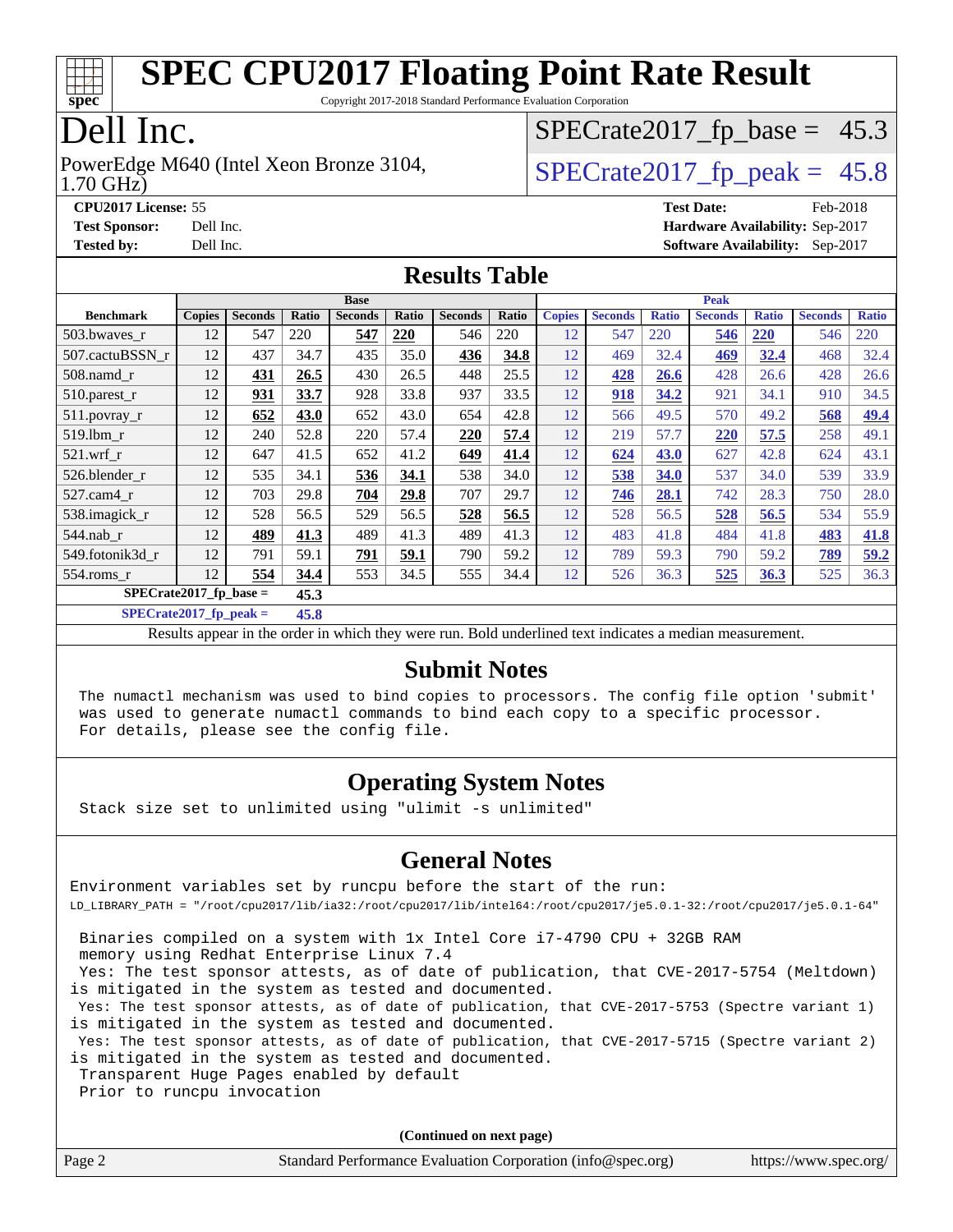

Copyright 2017-2018 Standard Performance Evaluation Corporation

# Dell Inc.

1.70 GHz) PowerEdge M640 (Intel Xeon Bronze 3104,  $\vert$  [SPECrate2017\\_fp\\_peak =](http://www.spec.org/auto/cpu2017/Docs/result-fields.html#SPECrate2017fppeak) 45.8

 $SPECTate2017_fp\_base = 45.3$ 

**[Tested by:](http://www.spec.org/auto/cpu2017/Docs/result-fields.html#Testedby)** Dell Inc. **[Software Availability:](http://www.spec.org/auto/cpu2017/Docs/result-fields.html#SoftwareAvailability)** Sep-2017

**[CPU2017 License:](http://www.spec.org/auto/cpu2017/Docs/result-fields.html#CPU2017License)** 55 **[Test Date:](http://www.spec.org/auto/cpu2017/Docs/result-fields.html#TestDate)** Feb-2018 **[Test Sponsor:](http://www.spec.org/auto/cpu2017/Docs/result-fields.html#TestSponsor)** Dell Inc. **[Hardware Availability:](http://www.spec.org/auto/cpu2017/Docs/result-fields.html#HardwareAvailability)** Sep-2017

#### **[General Notes \(Continued\)](http://www.spec.org/auto/cpu2017/Docs/result-fields.html#GeneralNotes)**

 Filesystem page cache synced and cleared with: sync; echo 3> /proc/sys/vm/drop\_caches runcpu command invoked through numactl i.e.: numactl --interleave=all runcpu <etc>

#### **[Platform Notes](http://www.spec.org/auto/cpu2017/Docs/result-fields.html#PlatformNotes)**

Page 3 Standard Performance Evaluation Corporation [\(info@spec.org\)](mailto:info@spec.org) <https://www.spec.org/> BIOS settings: Sub NUMA Cluster disabled Virtualization Technology disabled System Profile set to Custom CPU Performance set to Maximum Performance C States set to Autonomous C1EE disabled Uncore Frequency set to Dynamic Energy Efficiency Policy set to Performance Memory Patrol Scrub disabled CPU Interconnect Bus Link Power Management disabled PCI ASPM L1 Link Power Management disabled Sysinfo program /root/cpu2017/bin/sysinfo Rev: r5797 of 2017-06-14 96c45e4568ad54c135fd618bcc091c0f running on linux-ejwa Fri Feb 16 09:05:05 2018 SUT (System Under Test) info as seen by some common utilities. For more information on this section, see <https://www.spec.org/cpu2017/Docs/config.html#sysinfo> From /proc/cpuinfo model name : Intel(R) Xeon(R) Bronze 3104 CPU @ 1.70GHz 2 "physical id"s (chips) 12 "processors" cores, siblings (Caution: counting these is hw and system dependent. The following excerpts from /proc/cpuinfo might not be reliable. Use with caution.) cpu cores : 6 siblings : 6 physical 0: cores 0 1 2 3 4 5 physical 1: cores 0 1 2 3 4 5 From lscpu: Architecture: x86\_64 CPU op-mode(s): 32-bit, 64-bit Byte Order: Little Endian  $CPU(s):$  12 On-line CPU(s) list: 0-11 Thread(s) per core: 1 Core(s) per socket: 6 **(Continued on next page)**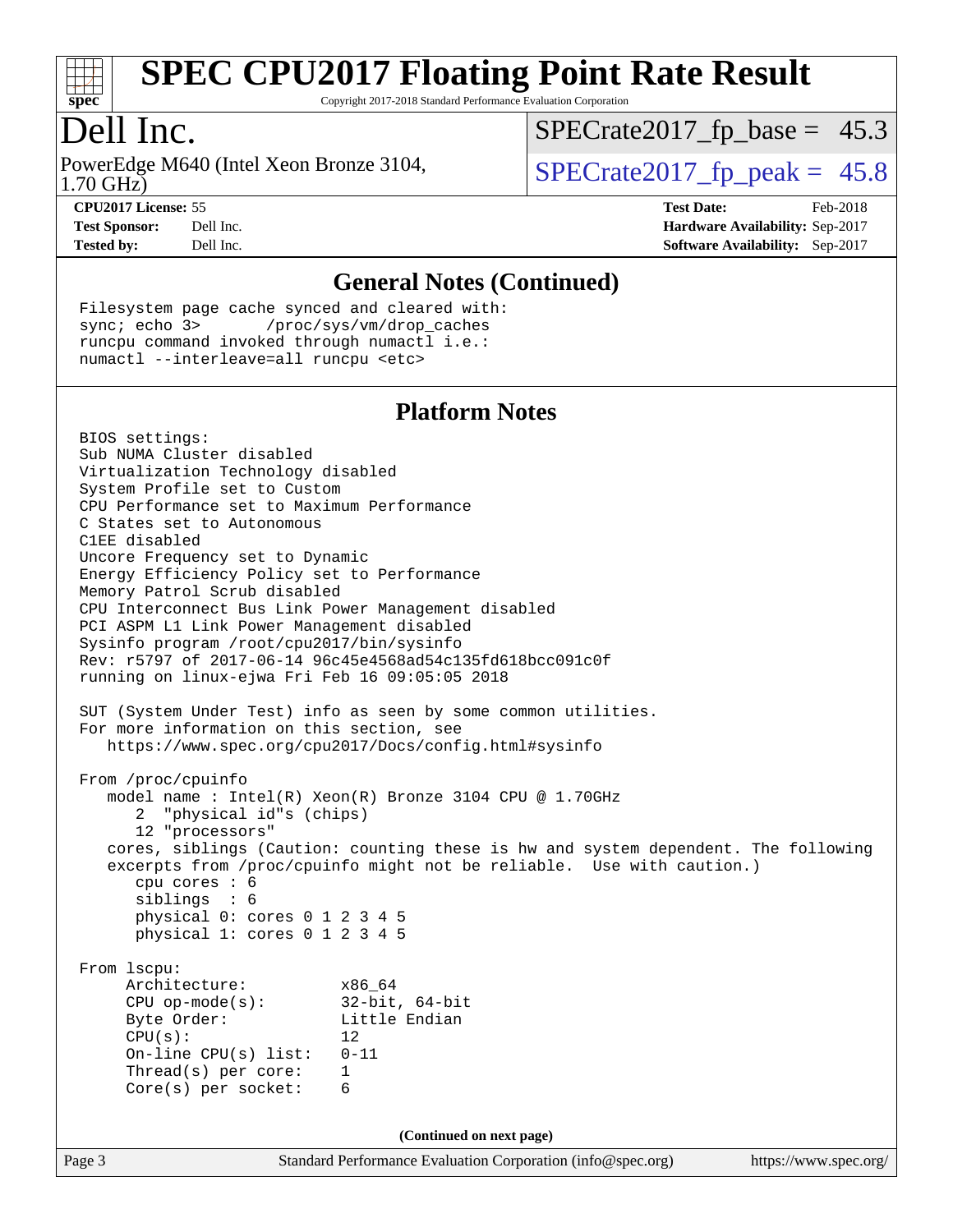

Copyright 2017-2018 Standard Performance Evaluation Corporation

# Dell Inc.

1.70 GHz) PowerEdge M640 (Intel Xeon Bronze 3104,  $\text{SPECrate2017\_fp\_peak} = 45.8$ 

 $SPECrate2017_fp\_base = 45.3$ 

**[CPU2017 License:](http://www.spec.org/auto/cpu2017/Docs/result-fields.html#CPU2017License)** 55 **[Test Date:](http://www.spec.org/auto/cpu2017/Docs/result-fields.html#TestDate)** Feb-2018

**[Test Sponsor:](http://www.spec.org/auto/cpu2017/Docs/result-fields.html#TestSponsor)** Dell Inc. **[Hardware Availability:](http://www.spec.org/auto/cpu2017/Docs/result-fields.html#HardwareAvailability)** Sep-2017 **[Tested by:](http://www.spec.org/auto/cpu2017/Docs/result-fields.html#Testedby)** Dell Inc. **[Software Availability:](http://www.spec.org/auto/cpu2017/Docs/result-fields.html#SoftwareAvailability)** Sep-2017

#### **[Platform Notes \(Continued\)](http://www.spec.org/auto/cpu2017/Docs/result-fields.html#PlatformNotes)**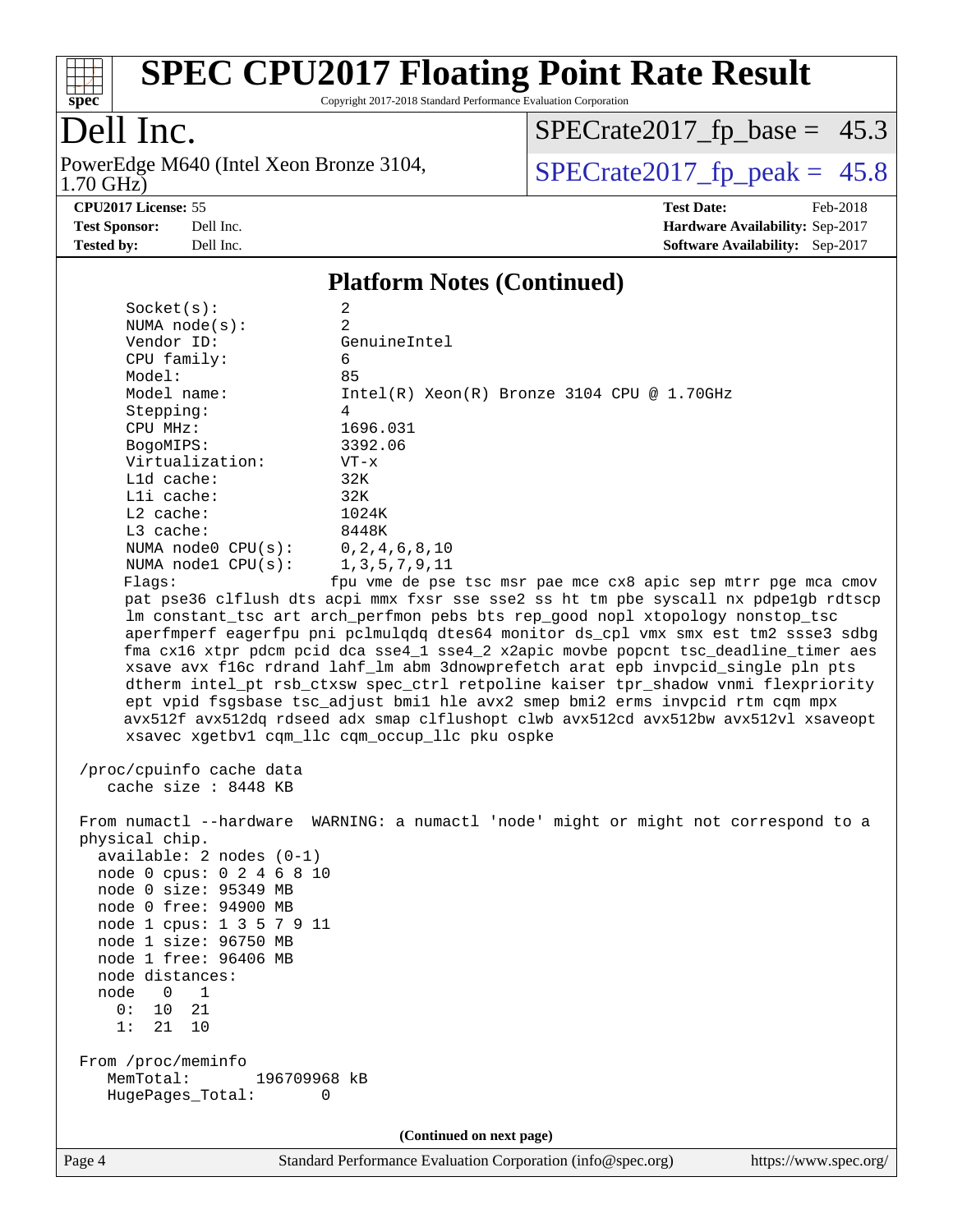

Copyright 2017-2018 Standard Performance Evaluation Corporation

### Dell Inc.

1.70 GHz) PowerEdge M640 (Intel Xeon Bronze 3104,  $\vert$  [SPECrate2017\\_fp\\_peak =](http://www.spec.org/auto/cpu2017/Docs/result-fields.html#SPECrate2017fppeak) 45.8

 $SPECTate2017_fp\_base = 45.3$ 

**[CPU2017 License:](http://www.spec.org/auto/cpu2017/Docs/result-fields.html#CPU2017License)** 55 **[Test Date:](http://www.spec.org/auto/cpu2017/Docs/result-fields.html#TestDate)** Feb-2018 **[Test Sponsor:](http://www.spec.org/auto/cpu2017/Docs/result-fields.html#TestSponsor)** Dell Inc. **[Hardware Availability:](http://www.spec.org/auto/cpu2017/Docs/result-fields.html#HardwareAvailability)** Sep-2017 **[Tested by:](http://www.spec.org/auto/cpu2017/Docs/result-fields.html#Testedby)** Dell Inc. **[Software Availability:](http://www.spec.org/auto/cpu2017/Docs/result-fields.html#SoftwareAvailability)** Sep-2017

#### **[Platform Notes \(Continued\)](http://www.spec.org/auto/cpu2017/Docs/result-fields.html#PlatformNotes)**

 Hugepagesize: 2048 kB From /etc/\*release\* /etc/\*version\* SuSE-release: SUSE Linux Enterprise Server 12 (x86\_64) VERSION = 12 PATCHLEVEL = 3 # This file is deprecated and will be removed in a future service pack or release. # Please check /etc/os-release for details about this release. os-release: NAME="SLES" VERSION="12-SP3" VERSION\_ID="12.3" PRETTY\_NAME="SUSE Linux Enterprise Server 12 SP3" ID="sles" ANSI\_COLOR="0;32" CPE\_NAME="cpe:/o:suse:sles:12:sp3" uname -a: Linux linux-ejwa 4.4.114-94.11-default #1 SMP Thu Feb 1 19:28:26 UTC 2018 (4309ff9) x86\_64 x86\_64 x86\_64 GNU/Linux run-level 3 Feb 15 01:43 SPEC is set to: /root/cpu2017 Filesystem Type Size Used Avail Use% Mounted on<br>
/dev/sda3 btrfs 855G 36G 820G 5% / /dev/sda3 btrfs 855G 36G 820G 5% / Additional information from dmidecode follows. WARNING: Use caution when you interpret this section. The 'dmidecode' program reads system data which is "intended to allow hardware to be accurately determined", but the intent may not be met, as there are frequent changes to hardware, firmware, and the "DMTF SMBIOS" standard. BIOS Dell Inc. 1.3.7 02/09/2018 Memory: 3x 002C00B3002C 18ASF2G72PDZ-2G6D1 16 GB 2 rank 2666, configured at 2133 9x 00AD00B300AD HMA82GR7AFR8N-VK 16 GB 2 rank 2666, configured at 2133 4x Not Specified Not Specified (End of data from sysinfo program) **[Compiler Version Notes](http://www.spec.org/auto/cpu2017/Docs/result-fields.html#CompilerVersionNotes)** ==============================================================================  $CC$  519.1bm\_ $r(base)$  538.imagick\_ $r(base)$  peak) 544.nab\_ $r(base)$ ----------------------------------------------------------------------------- icc (ICC) 18.0.0 20170811 **(Continued on next page)**

Page 5 Standard Performance Evaluation Corporation [\(info@spec.org\)](mailto:info@spec.org) <https://www.spec.org/>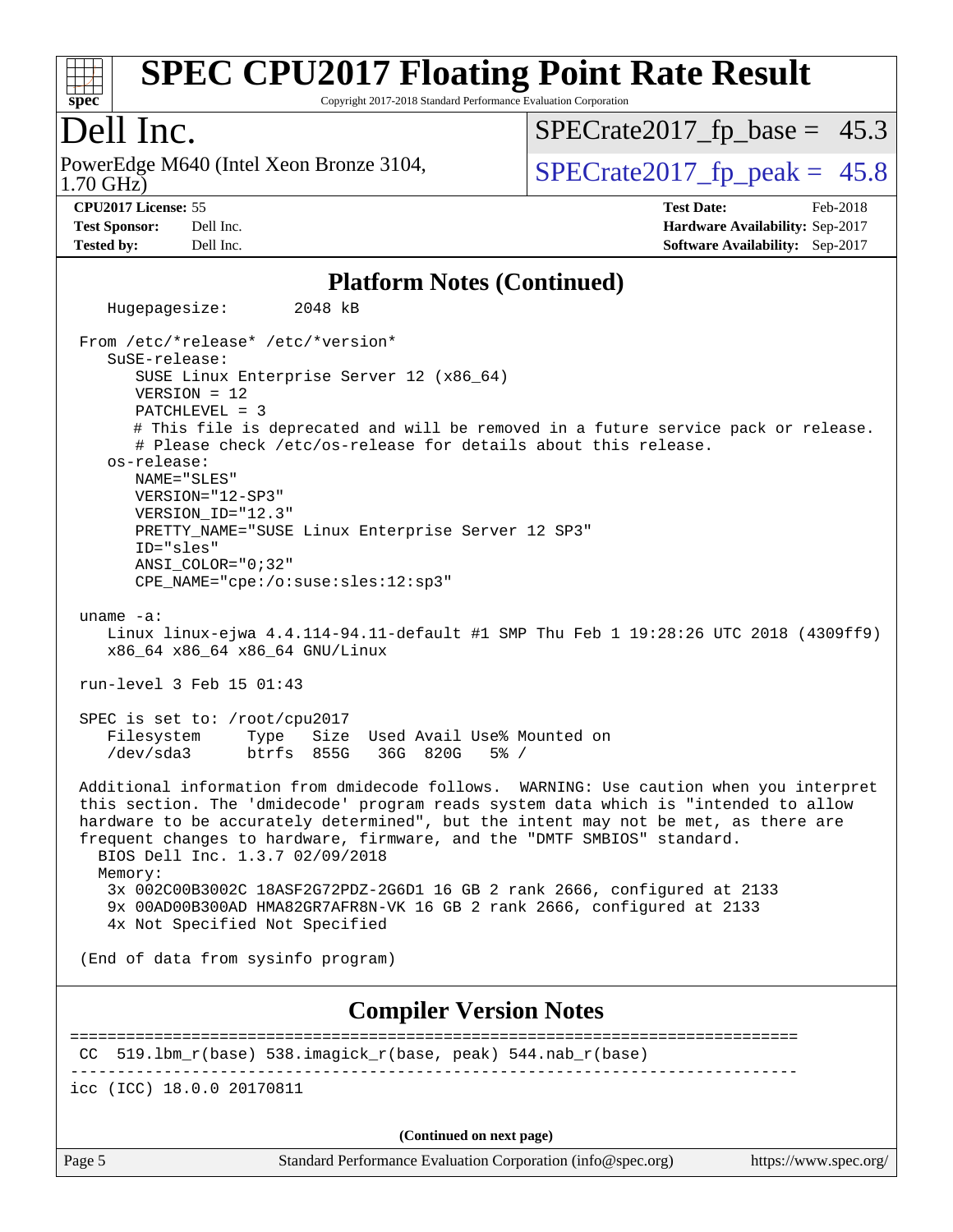

Copyright 2017-2018 Standard Performance Evaluation Corporation

### Dell Inc.

1.70 GHz) PowerEdge M640 (Intel Xeon Bronze 3104,  $\text{SPECrate2017\_fp\_peak} = 45.8$ 

 $SPECrate2017_fp\_base = 45.3$ 

**[CPU2017 License:](http://www.spec.org/auto/cpu2017/Docs/result-fields.html#CPU2017License)** 55 **[Test Date:](http://www.spec.org/auto/cpu2017/Docs/result-fields.html#TestDate)** Feb-2018 **[Test Sponsor:](http://www.spec.org/auto/cpu2017/Docs/result-fields.html#TestSponsor)** Dell Inc. **[Hardware Availability:](http://www.spec.org/auto/cpu2017/Docs/result-fields.html#HardwareAvailability)** Sep-2017 **[Tested by:](http://www.spec.org/auto/cpu2017/Docs/result-fields.html#Testedby)** Dell Inc. **[Software Availability:](http://www.spec.org/auto/cpu2017/Docs/result-fields.html#SoftwareAvailability)** Sep-2017

#### **[Compiler Version Notes \(Continued\)](http://www.spec.org/auto/cpu2017/Docs/result-fields.html#CompilerVersionNotes)**

| Page 6                                                                                                                     | Standard Performance Evaluation Corporation (info@spec.org)<br>https://www.spec.org/ |
|----------------------------------------------------------------------------------------------------------------------------|--------------------------------------------------------------------------------------|
|                                                                                                                            | (Continued on next page)                                                             |
| icpc (ICC) 18.0.0 20170811<br>Copyright (C) 1985-2017 Intel Corporation. All rights reserved.                              |                                                                                      |
| 507.cactuBSSN_r(base)<br>FC                                                                                                |                                                                                      |
| Copyright (C) 1985-2017 Intel Corporation. All rights reserved.                                                            |                                                                                      |
| icpc (ICC) 18.0.0 20170811<br>Copyright (C) 1985-2017 Intel Corporation. All rights reserved.<br>icc (ICC) 18.0.0 20170811 |                                                                                      |
| 511.povray_r(peak) 526.blender_r(peak)<br>CC                                                                               |                                                                                      |
| Copyright (C) 1985-2017 Intel Corporation. All rights reserved.                                                            |                                                                                      |
| icpc (ICC) 18.0.0 20170811<br>Copyright (C) 1985-2017 Intel Corporation. All rights reserved.<br>icc (ICC) 18.0.0 20170811 |                                                                                      |
| 511.povray_r(base) 526.blender_r(base)<br>CC.                                                                              |                                                                                      |
| Copyright (C) 1985-2017 Intel Corporation. All rights reserved.                                                            |                                                                                      |
| icpc (ICC) 18.0.0 20170811                                                                                                 |                                                                                      |
| CXXC 508.namd_r(peak) 510.parest_r(peak)                                                                                   |                                                                                      |
| icpc (ICC) 18.0.0 20170811<br>Copyright (C) 1985-2017 Intel Corporation. All rights reserved.                              |                                                                                      |
| CXXC 508.namd_r(base) 510.parest_r(base)                                                                                   |                                                                                      |
| icc (ICC) 18.0.0 20170811<br>Copyright (C) 1985-2017 Intel Corporation. All rights reserved.                               |                                                                                      |
| $CC = 519.1bm_r (peak) 544. nab_r (peak)$                                                                                  |                                                                                      |
| Copyright (C) 1985-2017 Intel Corporation. All rights reserved.                                                            |                                                                                      |
|                                                                                                                            |                                                                                      |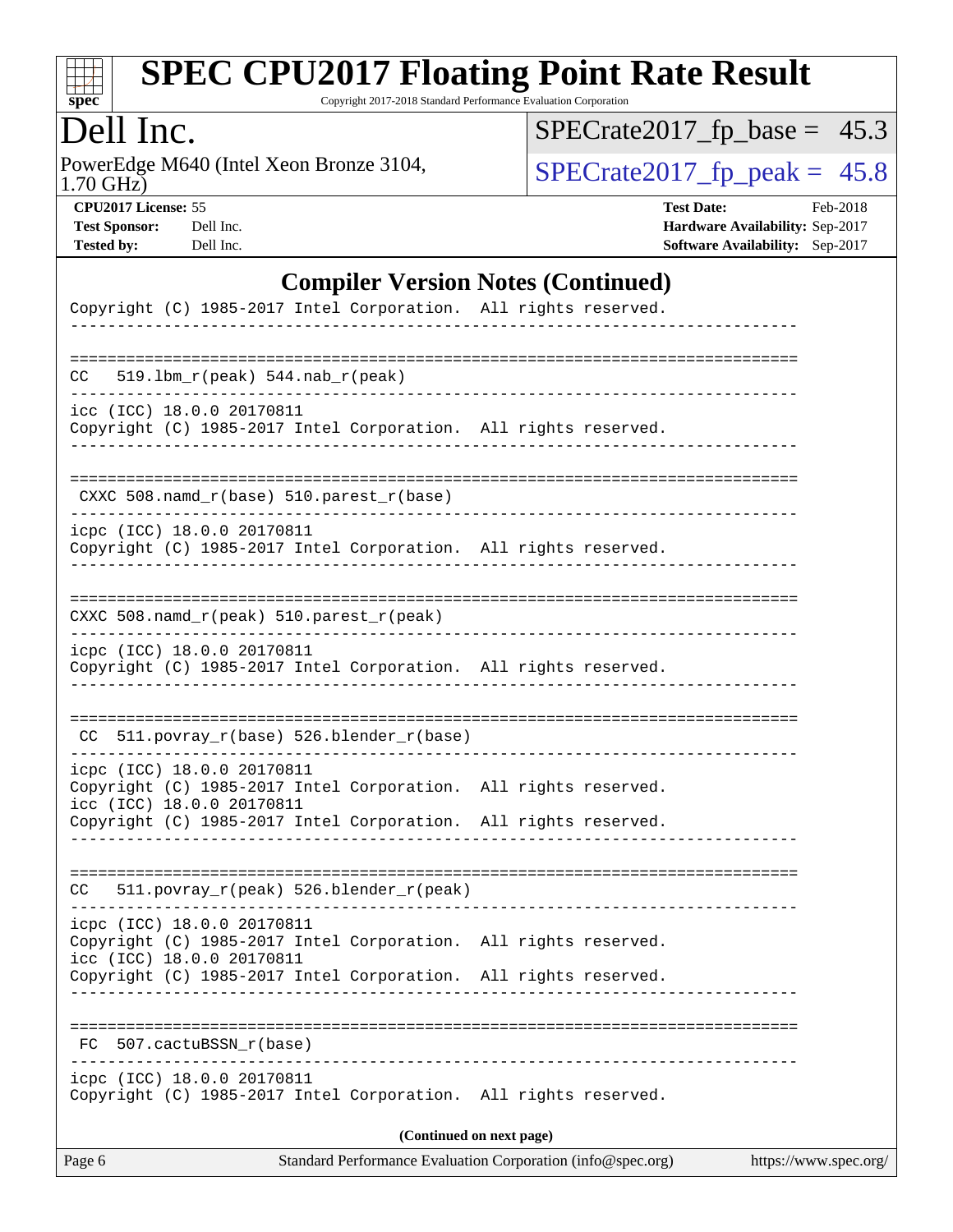

Copyright 2017-2018 Standard Performance Evaluation Corporation

# Dell Inc.

1.70 GHz) PowerEdge M640 (Intel Xeon Bronze 3104,  $\text{SPECrate2017\_fp\_peak} = 45.8$ 

 $SPECrate2017_fp\_base = 45.3$ 

**[CPU2017 License:](http://www.spec.org/auto/cpu2017/Docs/result-fields.html#CPU2017License)** 55 **[Test Date:](http://www.spec.org/auto/cpu2017/Docs/result-fields.html#TestDate)** Feb-2018 **[Test Sponsor:](http://www.spec.org/auto/cpu2017/Docs/result-fields.html#TestSponsor)** Dell Inc. **[Hardware Availability:](http://www.spec.org/auto/cpu2017/Docs/result-fields.html#HardwareAvailability)** Sep-2017 **[Tested by:](http://www.spec.org/auto/cpu2017/Docs/result-fields.html#Testedby)** Dell Inc. **[Software Availability:](http://www.spec.org/auto/cpu2017/Docs/result-fields.html#SoftwareAvailability)** Sep-2017

### **[Compiler Version Notes \(Continued\)](http://www.spec.org/auto/cpu2017/Docs/result-fields.html#CompilerVersionNotes)**

| icc (ICC) 18.0.0 20170811<br>Copyright (C) 1985-2017 Intel Corporation. All rights reserved.<br>ifort (IFORT) 18.0.0 20170811<br>Copyright (C) 1985-2017 Intel Corporation. All rights reserved. | $0.224$ $1.22040$ $1.0000$    |  |
|--------------------------------------------------------------------------------------------------------------------------------------------------------------------------------------------------|-------------------------------|--|
| $FC$ 507. cactuBSSN $r$ (peak)                                                                                                                                                                   |                               |  |
| icpc (ICC) 18.0.0 20170811<br>Copyright (C) 1985-2017 Intel Corporation. All rights reserved.<br>icc (ICC) 18.0.0 20170811                                                                       |                               |  |
| Copyright (C) 1985-2017 Intel Corporation. All rights reserved.<br>ifort (IFORT) 18.0.0 20170811                                                                                                 |                               |  |
| Copyright (C) 1985-2017 Intel Corporation. All rights reserved.                                                                                                                                  |                               |  |
| FC 503.bwaves_r(base, peak) 549.fotonik3d_r(base, peak) 554.roms_r(base)                                                                                                                         |                               |  |
| ifort (IFORT) 18.0.0 20170811<br>Copyright (C) 1985-2017 Intel Corporation. All rights reserved.                                                                                                 | _____________________________ |  |
| $FC 554.rows_r (peak)$                                                                                                                                                                           |                               |  |
| ifort (IFORT) 18.0.0 20170811<br>Copyright (C) 1985-2017 Intel Corporation. All rights reserved.                                                                                                 |                               |  |
| $CC$ 521.wrf_r(base) 527.cam4_r(base)                                                                                                                                                            |                               |  |
| ifort (IFORT) 18.0.0 20170811<br>Copyright (C) 1985-2017 Intel Corporation. All rights reserved.<br>icc (ICC) 18.0.0 20170811                                                                    |                               |  |
| Copyright (C) 1985-2017 Intel Corporation. All rights reserved.                                                                                                                                  |                               |  |
| $521.wrf_r(peak) 527.cam4_r(peak)$<br>CC                                                                                                                                                         |                               |  |
| ifort (IFORT) 18.0.0 20170811<br>Copyright (C) 1985-2017 Intel Corporation. All rights reserved.<br>icc (ICC) 18.0.0 20170811<br>Copyright (C) 1985-2017 Intel Corporation. All rights reserved. |                               |  |
|                                                                                                                                                                                                  | (Continued on next page)      |  |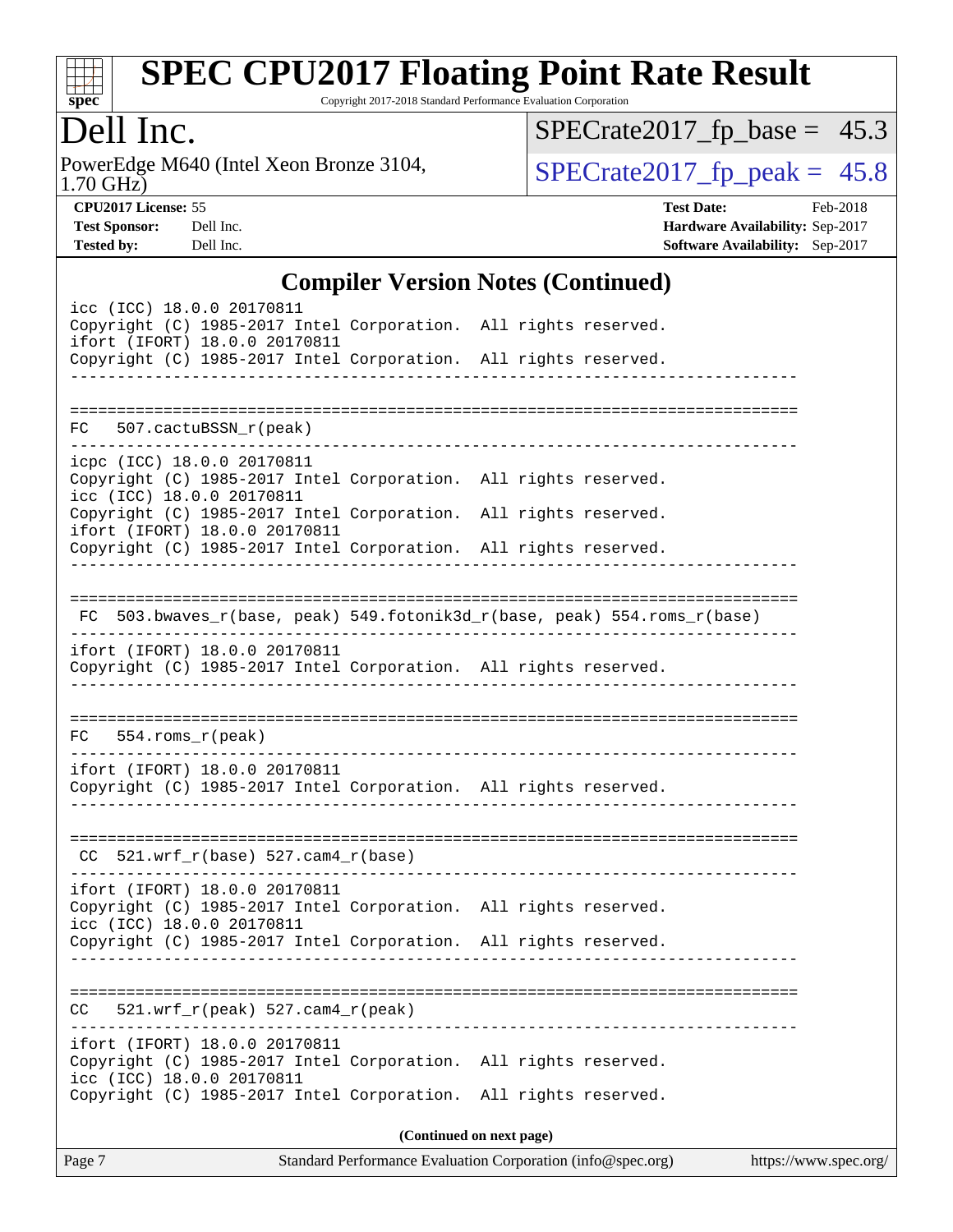

Copyright 2017-2018 Standard Performance Evaluation Corporation

# Dell Inc.

1.70 GHz) PowerEdge M640 (Intel Xeon Bronze 3104,  $\vert$  SPECrate 2017 fp peak = 45.8

 $SPECTate2017_fp\_base = 45.3$ 

**[CPU2017 License:](http://www.spec.org/auto/cpu2017/Docs/result-fields.html#CPU2017License)** 55 **[Test Date:](http://www.spec.org/auto/cpu2017/Docs/result-fields.html#TestDate)** Feb-2018 **[Test Sponsor:](http://www.spec.org/auto/cpu2017/Docs/result-fields.html#TestSponsor)** Dell Inc. **[Hardware Availability:](http://www.spec.org/auto/cpu2017/Docs/result-fields.html#HardwareAvailability)** Sep-2017 **[Tested by:](http://www.spec.org/auto/cpu2017/Docs/result-fields.html#Testedby)** Dell Inc. **[Software Availability:](http://www.spec.org/auto/cpu2017/Docs/result-fields.html#SoftwareAvailability)** Sep-2017

### **[Compiler Version Notes \(Continued\)](http://www.spec.org/auto/cpu2017/Docs/result-fields.html#CompilerVersionNotes)**

------------------------------------------------------------------------------

### **[Base Compiler Invocation](http://www.spec.org/auto/cpu2017/Docs/result-fields.html#BaseCompilerInvocation)**

[C benchmarks](http://www.spec.org/auto/cpu2017/Docs/result-fields.html#Cbenchmarks):

[icc](http://www.spec.org/cpu2017/results/res2018q1/cpu2017-20180305-03885.flags.html#user_CCbase_intel_icc_18.0_66fc1ee009f7361af1fbd72ca7dcefbb700085f36577c54f309893dd4ec40d12360134090235512931783d35fd58c0460139e722d5067c5574d8eaf2b3e37e92)

[C++ benchmarks:](http://www.spec.org/auto/cpu2017/Docs/result-fields.html#CXXbenchmarks) [icpc](http://www.spec.org/cpu2017/results/res2018q1/cpu2017-20180305-03885.flags.html#user_CXXbase_intel_icpc_18.0_c510b6838c7f56d33e37e94d029a35b4a7bccf4766a728ee175e80a419847e808290a9b78be685c44ab727ea267ec2f070ec5dc83b407c0218cded6866a35d07)

[Fortran benchmarks](http://www.spec.org/auto/cpu2017/Docs/result-fields.html#Fortranbenchmarks): [ifort](http://www.spec.org/cpu2017/results/res2018q1/cpu2017-20180305-03885.flags.html#user_FCbase_intel_ifort_18.0_8111460550e3ca792625aed983ce982f94888b8b503583aa7ba2b8303487b4d8a21a13e7191a45c5fd58ff318f48f9492884d4413fa793fd88dd292cad7027ca)

[Benchmarks using both Fortran and C](http://www.spec.org/auto/cpu2017/Docs/result-fields.html#BenchmarksusingbothFortranandC): [ifort](http://www.spec.org/cpu2017/results/res2018q1/cpu2017-20180305-03885.flags.html#user_CC_FCbase_intel_ifort_18.0_8111460550e3ca792625aed983ce982f94888b8b503583aa7ba2b8303487b4d8a21a13e7191a45c5fd58ff318f48f9492884d4413fa793fd88dd292cad7027ca) [icc](http://www.spec.org/cpu2017/results/res2018q1/cpu2017-20180305-03885.flags.html#user_CC_FCbase_intel_icc_18.0_66fc1ee009f7361af1fbd72ca7dcefbb700085f36577c54f309893dd4ec40d12360134090235512931783d35fd58c0460139e722d5067c5574d8eaf2b3e37e92)

[Benchmarks using both C and C++](http://www.spec.org/auto/cpu2017/Docs/result-fields.html#BenchmarksusingbothCandCXX): [icpc](http://www.spec.org/cpu2017/results/res2018q1/cpu2017-20180305-03885.flags.html#user_CC_CXXbase_intel_icpc_18.0_c510b6838c7f56d33e37e94d029a35b4a7bccf4766a728ee175e80a419847e808290a9b78be685c44ab727ea267ec2f070ec5dc83b407c0218cded6866a35d07) [icc](http://www.spec.org/cpu2017/results/res2018q1/cpu2017-20180305-03885.flags.html#user_CC_CXXbase_intel_icc_18.0_66fc1ee009f7361af1fbd72ca7dcefbb700085f36577c54f309893dd4ec40d12360134090235512931783d35fd58c0460139e722d5067c5574d8eaf2b3e37e92)

[Benchmarks using Fortran, C, and C++:](http://www.spec.org/auto/cpu2017/Docs/result-fields.html#BenchmarksusingFortranCandCXX) [icpc](http://www.spec.org/cpu2017/results/res2018q1/cpu2017-20180305-03885.flags.html#user_CC_CXX_FCbase_intel_icpc_18.0_c510b6838c7f56d33e37e94d029a35b4a7bccf4766a728ee175e80a419847e808290a9b78be685c44ab727ea267ec2f070ec5dc83b407c0218cded6866a35d07) [icc](http://www.spec.org/cpu2017/results/res2018q1/cpu2017-20180305-03885.flags.html#user_CC_CXX_FCbase_intel_icc_18.0_66fc1ee009f7361af1fbd72ca7dcefbb700085f36577c54f309893dd4ec40d12360134090235512931783d35fd58c0460139e722d5067c5574d8eaf2b3e37e92) [ifort](http://www.spec.org/cpu2017/results/res2018q1/cpu2017-20180305-03885.flags.html#user_CC_CXX_FCbase_intel_ifort_18.0_8111460550e3ca792625aed983ce982f94888b8b503583aa7ba2b8303487b4d8a21a13e7191a45c5fd58ff318f48f9492884d4413fa793fd88dd292cad7027ca)

### **[Base Portability Flags](http://www.spec.org/auto/cpu2017/Docs/result-fields.html#BasePortabilityFlags)**

 503.bwaves\_r: [-DSPEC\\_LP64](http://www.spec.org/cpu2017/results/res2018q1/cpu2017-20180305-03885.flags.html#suite_basePORTABILITY503_bwaves_r_DSPEC_LP64) 507.cactuBSSN\_r: [-DSPEC\\_LP64](http://www.spec.org/cpu2017/results/res2018q1/cpu2017-20180305-03885.flags.html#suite_basePORTABILITY507_cactuBSSN_r_DSPEC_LP64) 508.namd\_r: [-DSPEC\\_LP64](http://www.spec.org/cpu2017/results/res2018q1/cpu2017-20180305-03885.flags.html#suite_basePORTABILITY508_namd_r_DSPEC_LP64) 510.parest\_r: [-DSPEC\\_LP64](http://www.spec.org/cpu2017/results/res2018q1/cpu2017-20180305-03885.flags.html#suite_basePORTABILITY510_parest_r_DSPEC_LP64) 511.povray\_r: [-DSPEC\\_LP64](http://www.spec.org/cpu2017/results/res2018q1/cpu2017-20180305-03885.flags.html#suite_basePORTABILITY511_povray_r_DSPEC_LP64) 519.lbm\_r: [-DSPEC\\_LP64](http://www.spec.org/cpu2017/results/res2018q1/cpu2017-20180305-03885.flags.html#suite_basePORTABILITY519_lbm_r_DSPEC_LP64) 521.wrf\_r: [-DSPEC\\_LP64](http://www.spec.org/cpu2017/results/res2018q1/cpu2017-20180305-03885.flags.html#suite_basePORTABILITY521_wrf_r_DSPEC_LP64) [-DSPEC\\_CASE\\_FLAG](http://www.spec.org/cpu2017/results/res2018q1/cpu2017-20180305-03885.flags.html#b521.wrf_r_baseCPORTABILITY_DSPEC_CASE_FLAG) [-convert big\\_endian](http://www.spec.org/cpu2017/results/res2018q1/cpu2017-20180305-03885.flags.html#user_baseFPORTABILITY521_wrf_r_convert_big_endian_c3194028bc08c63ac5d04de18c48ce6d347e4e562e8892b8bdbdc0214820426deb8554edfa529a3fb25a586e65a3d812c835984020483e7e73212c4d31a38223) 526.blender\_r: [-DSPEC\\_LP64](http://www.spec.org/cpu2017/results/res2018q1/cpu2017-20180305-03885.flags.html#suite_basePORTABILITY526_blender_r_DSPEC_LP64) [-DSPEC\\_LINUX](http://www.spec.org/cpu2017/results/res2018q1/cpu2017-20180305-03885.flags.html#b526.blender_r_baseCPORTABILITY_DSPEC_LINUX) [-funsigned-char](http://www.spec.org/cpu2017/results/res2018q1/cpu2017-20180305-03885.flags.html#user_baseCPORTABILITY526_blender_r_force_uchar_40c60f00ab013830e2dd6774aeded3ff59883ba5a1fc5fc14077f794d777847726e2a5858cbc7672e36e1b067e7e5c1d9a74f7176df07886a243d7cc18edfe67) 527.cam4\_r: [-DSPEC\\_LP64](http://www.spec.org/cpu2017/results/res2018q1/cpu2017-20180305-03885.flags.html#suite_basePORTABILITY527_cam4_r_DSPEC_LP64) [-DSPEC\\_CASE\\_FLAG](http://www.spec.org/cpu2017/results/res2018q1/cpu2017-20180305-03885.flags.html#b527.cam4_r_baseCPORTABILITY_DSPEC_CASE_FLAG) 538.imagick\_r: [-DSPEC\\_LP64](http://www.spec.org/cpu2017/results/res2018q1/cpu2017-20180305-03885.flags.html#suite_basePORTABILITY538_imagick_r_DSPEC_LP64) 544.nab\_r: [-DSPEC\\_LP64](http://www.spec.org/cpu2017/results/res2018q1/cpu2017-20180305-03885.flags.html#suite_basePORTABILITY544_nab_r_DSPEC_LP64) 549.fotonik3d\_r: [-DSPEC\\_LP64](http://www.spec.org/cpu2017/results/res2018q1/cpu2017-20180305-03885.flags.html#suite_basePORTABILITY549_fotonik3d_r_DSPEC_LP64) 554.roms\_r: [-DSPEC\\_LP64](http://www.spec.org/cpu2017/results/res2018q1/cpu2017-20180305-03885.flags.html#suite_basePORTABILITY554_roms_r_DSPEC_LP64)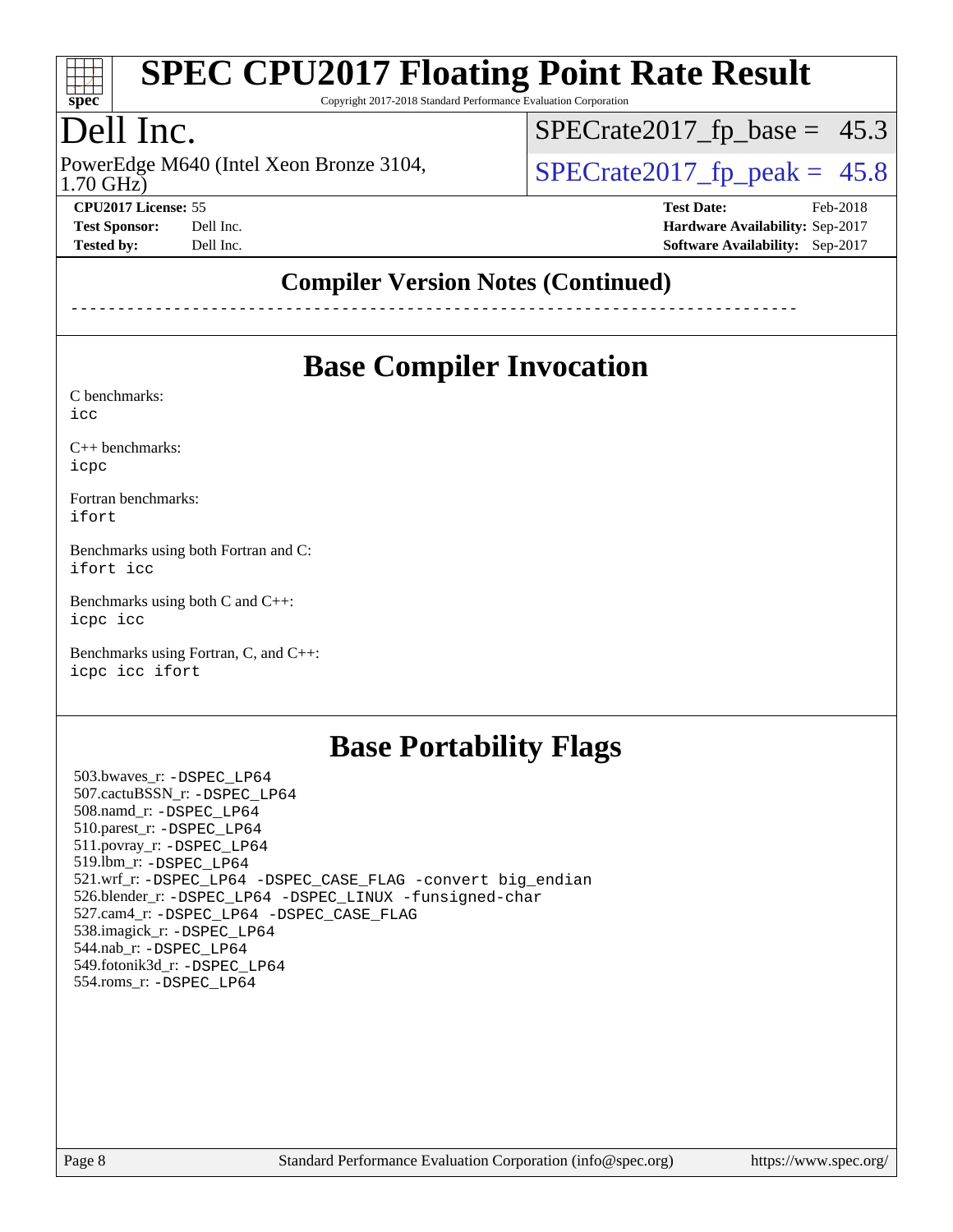

Copyright 2017-2018 Standard Performance Evaluation Corporation

### Dell Inc.

1.70 GHz) PowerEdge M640 (Intel Xeon Bronze 3104,  $\vert$  [SPECrate2017\\_fp\\_peak =](http://www.spec.org/auto/cpu2017/Docs/result-fields.html#SPECrate2017fppeak) 45.8

 $SPECTate2017_fp\_base = 45.3$ 

| $C_{\rm I}$ $C_{\rm I}$ of $L$ increase: 55 |         |
|---------------------------------------------|---------|
| <b>Test Sponsor:</b>                        | Dell In |
|                                             |         |

**[CPU2017 License:](http://www.spec.org/auto/cpu2017/Docs/result-fields.html#CPU2017License)** 55 **[Test Date:](http://www.spec.org/auto/cpu2017/Docs/result-fields.html#TestDate)** Feb-2018 **[Test Sponsor:](http://www.spec.org/auto/cpu2017/Docs/result-fields.html#TestSponsor) [Hardware Availability:](http://www.spec.org/auto/cpu2017/Docs/result-fields.html#HardwareAvailability)** Sep-2017 **[Tested by:](http://www.spec.org/auto/cpu2017/Docs/result-fields.html#Testedby)** Dell Inc. **[Software Availability:](http://www.spec.org/auto/cpu2017/Docs/result-fields.html#SoftwareAvailability)** Sep-2017

# **[Base Optimization Flags](http://www.spec.org/auto/cpu2017/Docs/result-fields.html#BaseOptimizationFlags)**

#### [C benchmarks](http://www.spec.org/auto/cpu2017/Docs/result-fields.html#Cbenchmarks):

[-xCORE-AVX2](http://www.spec.org/cpu2017/results/res2018q1/cpu2017-20180305-03885.flags.html#user_CCbase_f-xCORE-AVX2) [-ipo](http://www.spec.org/cpu2017/results/res2018q1/cpu2017-20180305-03885.flags.html#user_CCbase_f-ipo) [-O3](http://www.spec.org/cpu2017/results/res2018q1/cpu2017-20180305-03885.flags.html#user_CCbase_f-O3) [-no-prec-div](http://www.spec.org/cpu2017/results/res2018q1/cpu2017-20180305-03885.flags.html#user_CCbase_f-no-prec-div) [-qopt-prefetch](http://www.spec.org/cpu2017/results/res2018q1/cpu2017-20180305-03885.flags.html#user_CCbase_f-qopt-prefetch) [-ffinite-math-only](http://www.spec.org/cpu2017/results/res2018q1/cpu2017-20180305-03885.flags.html#user_CCbase_f_finite_math_only_cb91587bd2077682c4b38af759c288ed7c732db004271a9512da14a4f8007909a5f1427ecbf1a0fb78ff2a814402c6114ac565ca162485bbcae155b5e4258871) [-qopt-mem-layout-trans=3](http://www.spec.org/cpu2017/results/res2018q1/cpu2017-20180305-03885.flags.html#user_CCbase_f-qopt-mem-layout-trans_de80db37974c74b1f0e20d883f0b675c88c3b01e9d123adea9b28688d64333345fb62bc4a798493513fdb68f60282f9a726aa07f478b2f7113531aecce732043) [C++ benchmarks:](http://www.spec.org/auto/cpu2017/Docs/result-fields.html#CXXbenchmarks) [-xCORE-AVX2](http://www.spec.org/cpu2017/results/res2018q1/cpu2017-20180305-03885.flags.html#user_CXXbase_f-xCORE-AVX2) [-ipo](http://www.spec.org/cpu2017/results/res2018q1/cpu2017-20180305-03885.flags.html#user_CXXbase_f-ipo) [-O3](http://www.spec.org/cpu2017/results/res2018q1/cpu2017-20180305-03885.flags.html#user_CXXbase_f-O3) [-no-prec-div](http://www.spec.org/cpu2017/results/res2018q1/cpu2017-20180305-03885.flags.html#user_CXXbase_f-no-prec-div) [-qopt-prefetch](http://www.spec.org/cpu2017/results/res2018q1/cpu2017-20180305-03885.flags.html#user_CXXbase_f-qopt-prefetch) [-ffinite-math-only](http://www.spec.org/cpu2017/results/res2018q1/cpu2017-20180305-03885.flags.html#user_CXXbase_f_finite_math_only_cb91587bd2077682c4b38af759c288ed7c732db004271a9512da14a4f8007909a5f1427ecbf1a0fb78ff2a814402c6114ac565ca162485bbcae155b5e4258871) [-qopt-mem-layout-trans=3](http://www.spec.org/cpu2017/results/res2018q1/cpu2017-20180305-03885.flags.html#user_CXXbase_f-qopt-mem-layout-trans_de80db37974c74b1f0e20d883f0b675c88c3b01e9d123adea9b28688d64333345fb62bc4a798493513fdb68f60282f9a726aa07f478b2f7113531aecce732043) [Fortran benchmarks](http://www.spec.org/auto/cpu2017/Docs/result-fields.html#Fortranbenchmarks): [-xCORE-AVX2](http://www.spec.org/cpu2017/results/res2018q1/cpu2017-20180305-03885.flags.html#user_FCbase_f-xCORE-AVX2) [-ipo](http://www.spec.org/cpu2017/results/res2018q1/cpu2017-20180305-03885.flags.html#user_FCbase_f-ipo) [-O3](http://www.spec.org/cpu2017/results/res2018q1/cpu2017-20180305-03885.flags.html#user_FCbase_f-O3) [-no-prec-div](http://www.spec.org/cpu2017/results/res2018q1/cpu2017-20180305-03885.flags.html#user_FCbase_f-no-prec-div) [-qopt-prefetch](http://www.spec.org/cpu2017/results/res2018q1/cpu2017-20180305-03885.flags.html#user_FCbase_f-qopt-prefetch) [-ffinite-math-only](http://www.spec.org/cpu2017/results/res2018q1/cpu2017-20180305-03885.flags.html#user_FCbase_f_finite_math_only_cb91587bd2077682c4b38af759c288ed7c732db004271a9512da14a4f8007909a5f1427ecbf1a0fb78ff2a814402c6114ac565ca162485bbcae155b5e4258871) [-qopt-mem-layout-trans=3](http://www.spec.org/cpu2017/results/res2018q1/cpu2017-20180305-03885.flags.html#user_FCbase_f-qopt-mem-layout-trans_de80db37974c74b1f0e20d883f0b675c88c3b01e9d123adea9b28688d64333345fb62bc4a798493513fdb68f60282f9a726aa07f478b2f7113531aecce732043) [-nostandard-realloc-lhs](http://www.spec.org/cpu2017/results/res2018q1/cpu2017-20180305-03885.flags.html#user_FCbase_f_2003_std_realloc_82b4557e90729c0f113870c07e44d33d6f5a304b4f63d4c15d2d0f1fab99f5daaed73bdb9275d9ae411527f28b936061aa8b9c8f2d63842963b95c9dd6426b8a) [-align array32byte](http://www.spec.org/cpu2017/results/res2018q1/cpu2017-20180305-03885.flags.html#user_FCbase_align_array32byte_b982fe038af199962ba9a80c053b8342c548c85b40b8e86eb3cc33dee0d7986a4af373ac2d51c3f7cf710a18d62fdce2948f201cd044323541f22fc0fffc51b6) [Benchmarks using both Fortran and C](http://www.spec.org/auto/cpu2017/Docs/result-fields.html#BenchmarksusingbothFortranandC): [-xCORE-AVX2](http://www.spec.org/cpu2017/results/res2018q1/cpu2017-20180305-03885.flags.html#user_CC_FCbase_f-xCORE-AVX2) [-ipo](http://www.spec.org/cpu2017/results/res2018q1/cpu2017-20180305-03885.flags.html#user_CC_FCbase_f-ipo) [-O3](http://www.spec.org/cpu2017/results/res2018q1/cpu2017-20180305-03885.flags.html#user_CC_FCbase_f-O3) [-no-prec-div](http://www.spec.org/cpu2017/results/res2018q1/cpu2017-20180305-03885.flags.html#user_CC_FCbase_f-no-prec-div) [-qopt-prefetch](http://www.spec.org/cpu2017/results/res2018q1/cpu2017-20180305-03885.flags.html#user_CC_FCbase_f-qopt-prefetch) [-ffinite-math-only](http://www.spec.org/cpu2017/results/res2018q1/cpu2017-20180305-03885.flags.html#user_CC_FCbase_f_finite_math_only_cb91587bd2077682c4b38af759c288ed7c732db004271a9512da14a4f8007909a5f1427ecbf1a0fb78ff2a814402c6114ac565ca162485bbcae155b5e4258871) [-qopt-mem-layout-trans=3](http://www.spec.org/cpu2017/results/res2018q1/cpu2017-20180305-03885.flags.html#user_CC_FCbase_f-qopt-mem-layout-trans_de80db37974c74b1f0e20d883f0b675c88c3b01e9d123adea9b28688d64333345fb62bc4a798493513fdb68f60282f9a726aa07f478b2f7113531aecce732043) [-nostandard-realloc-lhs](http://www.spec.org/cpu2017/results/res2018q1/cpu2017-20180305-03885.flags.html#user_CC_FCbase_f_2003_std_realloc_82b4557e90729c0f113870c07e44d33d6f5a304b4f63d4c15d2d0f1fab99f5daaed73bdb9275d9ae411527f28b936061aa8b9c8f2d63842963b95c9dd6426b8a) [-align array32byte](http://www.spec.org/cpu2017/results/res2018q1/cpu2017-20180305-03885.flags.html#user_CC_FCbase_align_array32byte_b982fe038af199962ba9a80c053b8342c548c85b40b8e86eb3cc33dee0d7986a4af373ac2d51c3f7cf710a18d62fdce2948f201cd044323541f22fc0fffc51b6) [Benchmarks using both C and C++:](http://www.spec.org/auto/cpu2017/Docs/result-fields.html#BenchmarksusingbothCandCXX) [-xCORE-AVX2](http://www.spec.org/cpu2017/results/res2018q1/cpu2017-20180305-03885.flags.html#user_CC_CXXbase_f-xCORE-AVX2) [-ipo](http://www.spec.org/cpu2017/results/res2018q1/cpu2017-20180305-03885.flags.html#user_CC_CXXbase_f-ipo) [-O3](http://www.spec.org/cpu2017/results/res2018q1/cpu2017-20180305-03885.flags.html#user_CC_CXXbase_f-O3) [-no-prec-div](http://www.spec.org/cpu2017/results/res2018q1/cpu2017-20180305-03885.flags.html#user_CC_CXXbase_f-no-prec-div) [-qopt-prefetch](http://www.spec.org/cpu2017/results/res2018q1/cpu2017-20180305-03885.flags.html#user_CC_CXXbase_f-qopt-prefetch) [-ffinite-math-only](http://www.spec.org/cpu2017/results/res2018q1/cpu2017-20180305-03885.flags.html#user_CC_CXXbase_f_finite_math_only_cb91587bd2077682c4b38af759c288ed7c732db004271a9512da14a4f8007909a5f1427ecbf1a0fb78ff2a814402c6114ac565ca162485bbcae155b5e4258871) [-qopt-mem-layout-trans=3](http://www.spec.org/cpu2017/results/res2018q1/cpu2017-20180305-03885.flags.html#user_CC_CXXbase_f-qopt-mem-layout-trans_de80db37974c74b1f0e20d883f0b675c88c3b01e9d123adea9b28688d64333345fb62bc4a798493513fdb68f60282f9a726aa07f478b2f7113531aecce732043) [Benchmarks using Fortran, C, and C++](http://www.spec.org/auto/cpu2017/Docs/result-fields.html#BenchmarksusingFortranCandCXX): [-xCORE-AVX2](http://www.spec.org/cpu2017/results/res2018q1/cpu2017-20180305-03885.flags.html#user_CC_CXX_FCbase_f-xCORE-AVX2) [-ipo](http://www.spec.org/cpu2017/results/res2018q1/cpu2017-20180305-03885.flags.html#user_CC_CXX_FCbase_f-ipo) [-O3](http://www.spec.org/cpu2017/results/res2018q1/cpu2017-20180305-03885.flags.html#user_CC_CXX_FCbase_f-O3) [-no-prec-div](http://www.spec.org/cpu2017/results/res2018q1/cpu2017-20180305-03885.flags.html#user_CC_CXX_FCbase_f-no-prec-div) [-qopt-prefetch](http://www.spec.org/cpu2017/results/res2018q1/cpu2017-20180305-03885.flags.html#user_CC_CXX_FCbase_f-qopt-prefetch) [-ffinite-math-only](http://www.spec.org/cpu2017/results/res2018q1/cpu2017-20180305-03885.flags.html#user_CC_CXX_FCbase_f_finite_math_only_cb91587bd2077682c4b38af759c288ed7c732db004271a9512da14a4f8007909a5f1427ecbf1a0fb78ff2a814402c6114ac565ca162485bbcae155b5e4258871)

[-qopt-mem-layout-trans=3](http://www.spec.org/cpu2017/results/res2018q1/cpu2017-20180305-03885.flags.html#user_CC_CXX_FCbase_f-qopt-mem-layout-trans_de80db37974c74b1f0e20d883f0b675c88c3b01e9d123adea9b28688d64333345fb62bc4a798493513fdb68f60282f9a726aa07f478b2f7113531aecce732043) [-nostandard-realloc-lhs](http://www.spec.org/cpu2017/results/res2018q1/cpu2017-20180305-03885.flags.html#user_CC_CXX_FCbase_f_2003_std_realloc_82b4557e90729c0f113870c07e44d33d6f5a304b4f63d4c15d2d0f1fab99f5daaed73bdb9275d9ae411527f28b936061aa8b9c8f2d63842963b95c9dd6426b8a) [-align array32byte](http://www.spec.org/cpu2017/results/res2018q1/cpu2017-20180305-03885.flags.html#user_CC_CXX_FCbase_align_array32byte_b982fe038af199962ba9a80c053b8342c548c85b40b8e86eb3cc33dee0d7986a4af373ac2d51c3f7cf710a18d62fdce2948f201cd044323541f22fc0fffc51b6)

### **[Base Other Flags](http://www.spec.org/auto/cpu2017/Docs/result-fields.html#BaseOtherFlags)**

[C benchmarks](http://www.spec.org/auto/cpu2017/Docs/result-fields.html#Cbenchmarks):  $-m64 - std = c11$  $-m64 - std = c11$ [C++ benchmarks:](http://www.spec.org/auto/cpu2017/Docs/result-fields.html#CXXbenchmarks) [-m64](http://www.spec.org/cpu2017/results/res2018q1/cpu2017-20180305-03885.flags.html#user_CXXbase_intel_intel64_18.0_af43caccfc8ded86e7699f2159af6efc7655f51387b94da716254467f3c01020a5059329e2569e4053f409e7c9202a7efc638f7a6d1ffb3f52dea4a3e31d82ab) [Fortran benchmarks](http://www.spec.org/auto/cpu2017/Docs/result-fields.html#Fortranbenchmarks): [-m64](http://www.spec.org/cpu2017/results/res2018q1/cpu2017-20180305-03885.flags.html#user_FCbase_intel_intel64_18.0_af43caccfc8ded86e7699f2159af6efc7655f51387b94da716254467f3c01020a5059329e2569e4053f409e7c9202a7efc638f7a6d1ffb3f52dea4a3e31d82ab) [Benchmarks using both Fortran and C](http://www.spec.org/auto/cpu2017/Docs/result-fields.html#BenchmarksusingbothFortranandC):  $-m64$   $-std=cl1$ [Benchmarks using both C and C++](http://www.spec.org/auto/cpu2017/Docs/result-fields.html#BenchmarksusingbothCandCXX):  $-m64 - std= c11$  $-m64 - std= c11$ [Benchmarks using Fortran, C, and C++:](http://www.spec.org/auto/cpu2017/Docs/result-fields.html#BenchmarksusingFortranCandCXX)  $-m64 - std = c11$  $-m64 - std = c11$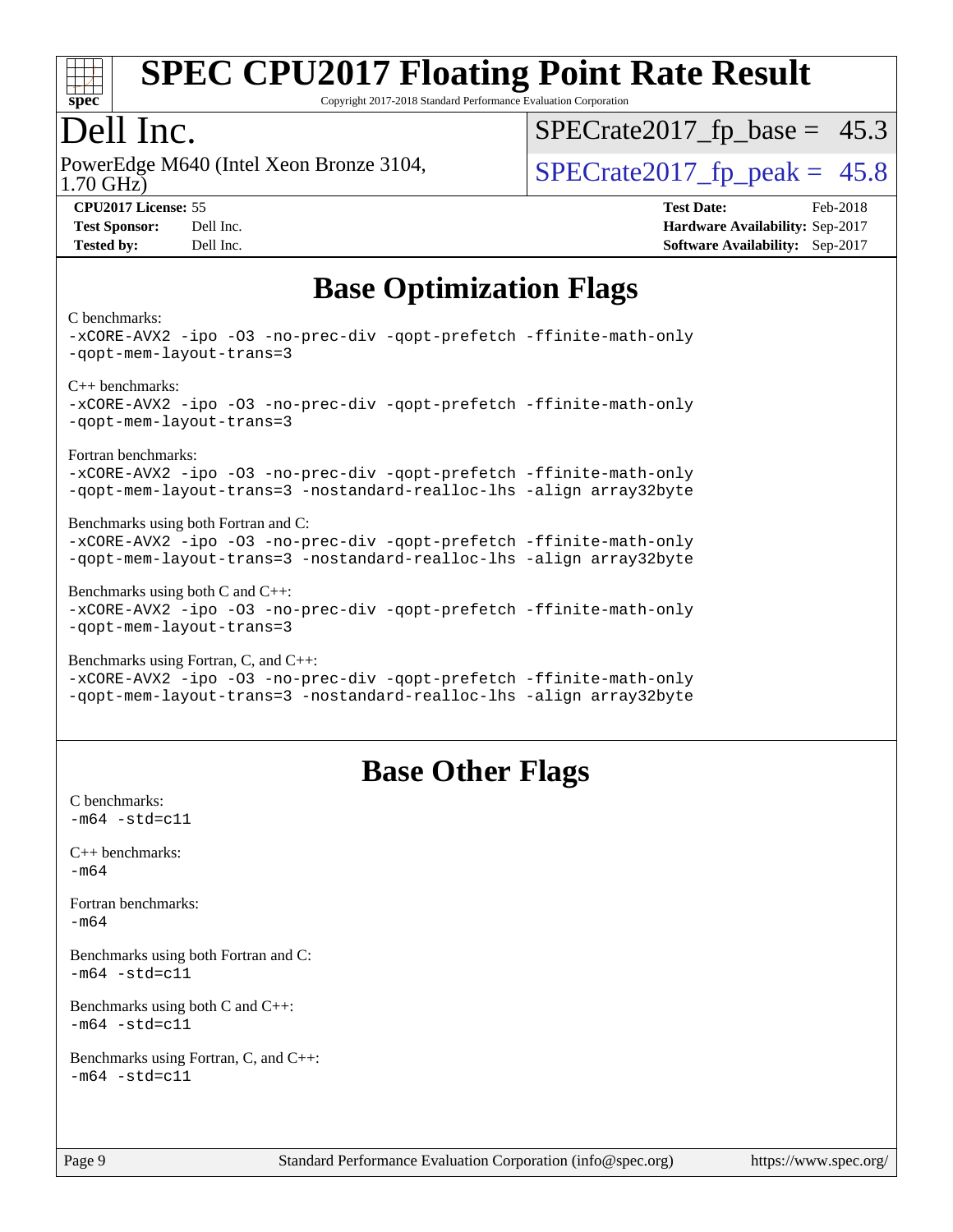

Copyright 2017-2018 Standard Performance Evaluation Corporation

# Dell Inc.

1.70 GHz) PowerEdge M640 (Intel Xeon Bronze 3104,  $\vert$  SPECrate 2017\_fp\_peak = 45.8

 $SPECTate2017_fp\_base = 45.3$ 

**[CPU2017 License:](http://www.spec.org/auto/cpu2017/Docs/result-fields.html#CPU2017License)** 55 **[Test Date:](http://www.spec.org/auto/cpu2017/Docs/result-fields.html#TestDate)** Feb-2018

**[Test Sponsor:](http://www.spec.org/auto/cpu2017/Docs/result-fields.html#TestSponsor)** Dell Inc. **[Hardware Availability:](http://www.spec.org/auto/cpu2017/Docs/result-fields.html#HardwareAvailability)** Sep-2017 **[Tested by:](http://www.spec.org/auto/cpu2017/Docs/result-fields.html#Testedby)** Dell Inc. **[Software Availability:](http://www.spec.org/auto/cpu2017/Docs/result-fields.html#SoftwareAvailability)** Sep-2017

### **[Peak Compiler Invocation](http://www.spec.org/auto/cpu2017/Docs/result-fields.html#PeakCompilerInvocation)**

[C benchmarks](http://www.spec.org/auto/cpu2017/Docs/result-fields.html#Cbenchmarks):

[icc](http://www.spec.org/cpu2017/results/res2018q1/cpu2017-20180305-03885.flags.html#user_CCpeak_intel_icc_18.0_66fc1ee009f7361af1fbd72ca7dcefbb700085f36577c54f309893dd4ec40d12360134090235512931783d35fd58c0460139e722d5067c5574d8eaf2b3e37e92)

[C++ benchmarks:](http://www.spec.org/auto/cpu2017/Docs/result-fields.html#CXXbenchmarks) [icpc](http://www.spec.org/cpu2017/results/res2018q1/cpu2017-20180305-03885.flags.html#user_CXXpeak_intel_icpc_18.0_c510b6838c7f56d33e37e94d029a35b4a7bccf4766a728ee175e80a419847e808290a9b78be685c44ab727ea267ec2f070ec5dc83b407c0218cded6866a35d07)

[Fortran benchmarks](http://www.spec.org/auto/cpu2017/Docs/result-fields.html#Fortranbenchmarks): [ifort](http://www.spec.org/cpu2017/results/res2018q1/cpu2017-20180305-03885.flags.html#user_FCpeak_intel_ifort_18.0_8111460550e3ca792625aed983ce982f94888b8b503583aa7ba2b8303487b4d8a21a13e7191a45c5fd58ff318f48f9492884d4413fa793fd88dd292cad7027ca)

[Benchmarks using both Fortran and C](http://www.spec.org/auto/cpu2017/Docs/result-fields.html#BenchmarksusingbothFortranandC): [ifort](http://www.spec.org/cpu2017/results/res2018q1/cpu2017-20180305-03885.flags.html#user_CC_FCpeak_intel_ifort_18.0_8111460550e3ca792625aed983ce982f94888b8b503583aa7ba2b8303487b4d8a21a13e7191a45c5fd58ff318f48f9492884d4413fa793fd88dd292cad7027ca) [icc](http://www.spec.org/cpu2017/results/res2018q1/cpu2017-20180305-03885.flags.html#user_CC_FCpeak_intel_icc_18.0_66fc1ee009f7361af1fbd72ca7dcefbb700085f36577c54f309893dd4ec40d12360134090235512931783d35fd58c0460139e722d5067c5574d8eaf2b3e37e92)

[Benchmarks using both C and C++:](http://www.spec.org/auto/cpu2017/Docs/result-fields.html#BenchmarksusingbothCandCXX) [icpc](http://www.spec.org/cpu2017/results/res2018q1/cpu2017-20180305-03885.flags.html#user_CC_CXXpeak_intel_icpc_18.0_c510b6838c7f56d33e37e94d029a35b4a7bccf4766a728ee175e80a419847e808290a9b78be685c44ab727ea267ec2f070ec5dc83b407c0218cded6866a35d07) [icc](http://www.spec.org/cpu2017/results/res2018q1/cpu2017-20180305-03885.flags.html#user_CC_CXXpeak_intel_icc_18.0_66fc1ee009f7361af1fbd72ca7dcefbb700085f36577c54f309893dd4ec40d12360134090235512931783d35fd58c0460139e722d5067c5574d8eaf2b3e37e92)

[Benchmarks using Fortran, C, and C++](http://www.spec.org/auto/cpu2017/Docs/result-fields.html#BenchmarksusingFortranCandCXX): [icpc](http://www.spec.org/cpu2017/results/res2018q1/cpu2017-20180305-03885.flags.html#user_CC_CXX_FCpeak_intel_icpc_18.0_c510b6838c7f56d33e37e94d029a35b4a7bccf4766a728ee175e80a419847e808290a9b78be685c44ab727ea267ec2f070ec5dc83b407c0218cded6866a35d07) [icc](http://www.spec.org/cpu2017/results/res2018q1/cpu2017-20180305-03885.flags.html#user_CC_CXX_FCpeak_intel_icc_18.0_66fc1ee009f7361af1fbd72ca7dcefbb700085f36577c54f309893dd4ec40d12360134090235512931783d35fd58c0460139e722d5067c5574d8eaf2b3e37e92) [ifort](http://www.spec.org/cpu2017/results/res2018q1/cpu2017-20180305-03885.flags.html#user_CC_CXX_FCpeak_intel_ifort_18.0_8111460550e3ca792625aed983ce982f94888b8b503583aa7ba2b8303487b4d8a21a13e7191a45c5fd58ff318f48f9492884d4413fa793fd88dd292cad7027ca)

# **[Peak Portability Flags](http://www.spec.org/auto/cpu2017/Docs/result-fields.html#PeakPortabilityFlags)**

Same as Base Portability Flags

# **[Peak Optimization Flags](http://www.spec.org/auto/cpu2017/Docs/result-fields.html#PeakOptimizationFlags)**

[C benchmarks](http://www.spec.org/auto/cpu2017/Docs/result-fields.html#Cbenchmarks):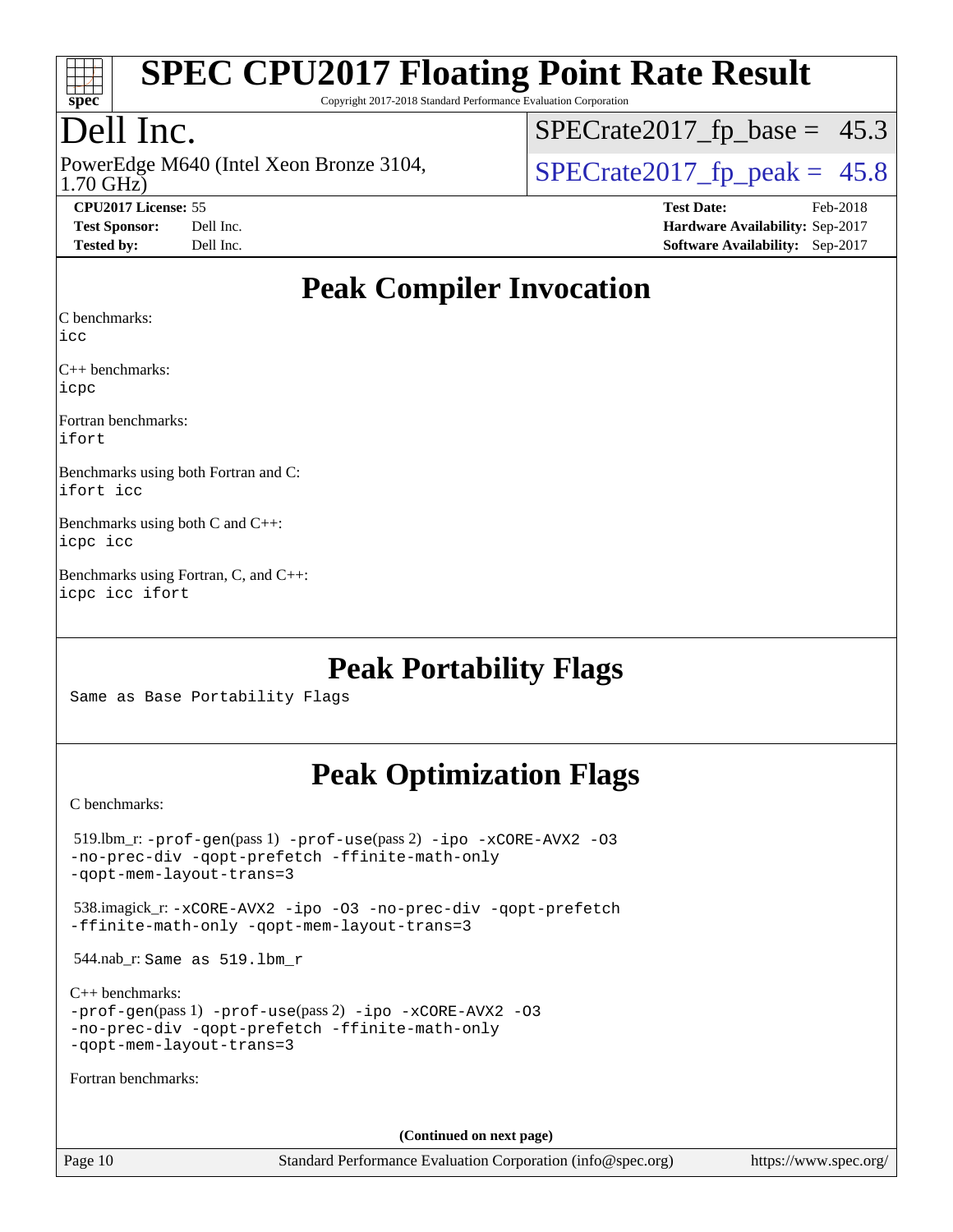

Copyright 2017-2018 Standard Performance Evaluation Corporation

# Dell Inc.

1.70 GHz) PowerEdge M640 (Intel Xeon Bronze 3104,  $\text{SPECrate2017\_fp\_peak} = 45.8$ 

 $SPECrate2017_fp\_base = 45.3$ 

**[CPU2017 License:](http://www.spec.org/auto/cpu2017/Docs/result-fields.html#CPU2017License)** 55 **[Test Date:](http://www.spec.org/auto/cpu2017/Docs/result-fields.html#TestDate)** Feb-2018

**[Test Sponsor:](http://www.spec.org/auto/cpu2017/Docs/result-fields.html#TestSponsor)** Dell Inc. **[Hardware Availability:](http://www.spec.org/auto/cpu2017/Docs/result-fields.html#HardwareAvailability)** Sep-2017 **[Tested by:](http://www.spec.org/auto/cpu2017/Docs/result-fields.html#Testedby)** Dell Inc. **[Software Availability:](http://www.spec.org/auto/cpu2017/Docs/result-fields.html#SoftwareAvailability)** Sep-2017

# **[Peak Optimization Flags \(Continued\)](http://www.spec.org/auto/cpu2017/Docs/result-fields.html#PeakOptimizationFlags)**

| 503.bwaves_r: -xCORE-AVX2 -ipo -03 -no-prec-div -qopt-prefetch<br>-ffinite-math-only -qopt-mem-layout-trans=3<br>-nostandard-realloc-lhs -align array32byte                                                                |
|----------------------------------------------------------------------------------------------------------------------------------------------------------------------------------------------------------------------------|
| 549.fotonik3d_r: Same as 503.bwaves_r                                                                                                                                                                                      |
| 554.roms_r:-prof-gen(pass 1) -prof-use(pass 2) -ipo -xCORE-AVX2 -03<br>-no-prec-div -qopt-prefetch -ffinite-math-only<br>-qopt-mem-layout-trans=3 -nostandard-realloc-lhs<br>-align array32byte                            |
| Benchmarks using both Fortran and C:<br>-prof-gen(pass 1) -prof-use(pass 2) -ipo -xCORE-AVX2 -03<br>-no-prec-div -qopt-prefetch -ffinite-math-only<br>-qopt-mem-layout-trans=3 -nostandard-realloc-lhs -align array32byte  |
| Benchmarks using both $C$ and $C++$ :<br>-prof-gen(pass 1) -prof-use(pass 2) -ipo -xCORE-AVX2 -03<br>-no-prec-div -qopt-prefetch -ffinite-math-only<br>-qopt-mem-layout-trans=3                                            |
| Benchmarks using Fortran, C, and C++:<br>-prof-gen(pass 1) -prof-use(pass 2) -ipo -xCORE-AVX2 -03<br>-no-prec-div -qopt-prefetch -ffinite-math-only<br>-qopt-mem-layout-trans=3 -nostandard-realloc-lhs -align array32byte |
| <b>Peak Other Flags</b>                                                                                                                                                                                                    |
| C benchmarks:<br>$-m64 - std= c11$                                                                                                                                                                                         |
| $C_{++}$ benchmarks:<br>$-m64$                                                                                                                                                                                             |
| Fortran benchmarks:<br>$-m64$                                                                                                                                                                                              |
| Benchmarks using both Fortran and C:<br>m64 -std=c11-                                                                                                                                                                      |
| Benchmarks using both C and C++:<br>$-m64 - std= c11$                                                                                                                                                                      |
|                                                                                                                                                                                                                            |
| (Continued on next page)                                                                                                                                                                                                   |
| Standard Performance Evaluation Corporation (info@spec.org)<br>Page 11                                                                                                                                                     |

<https://www.spec.org/>